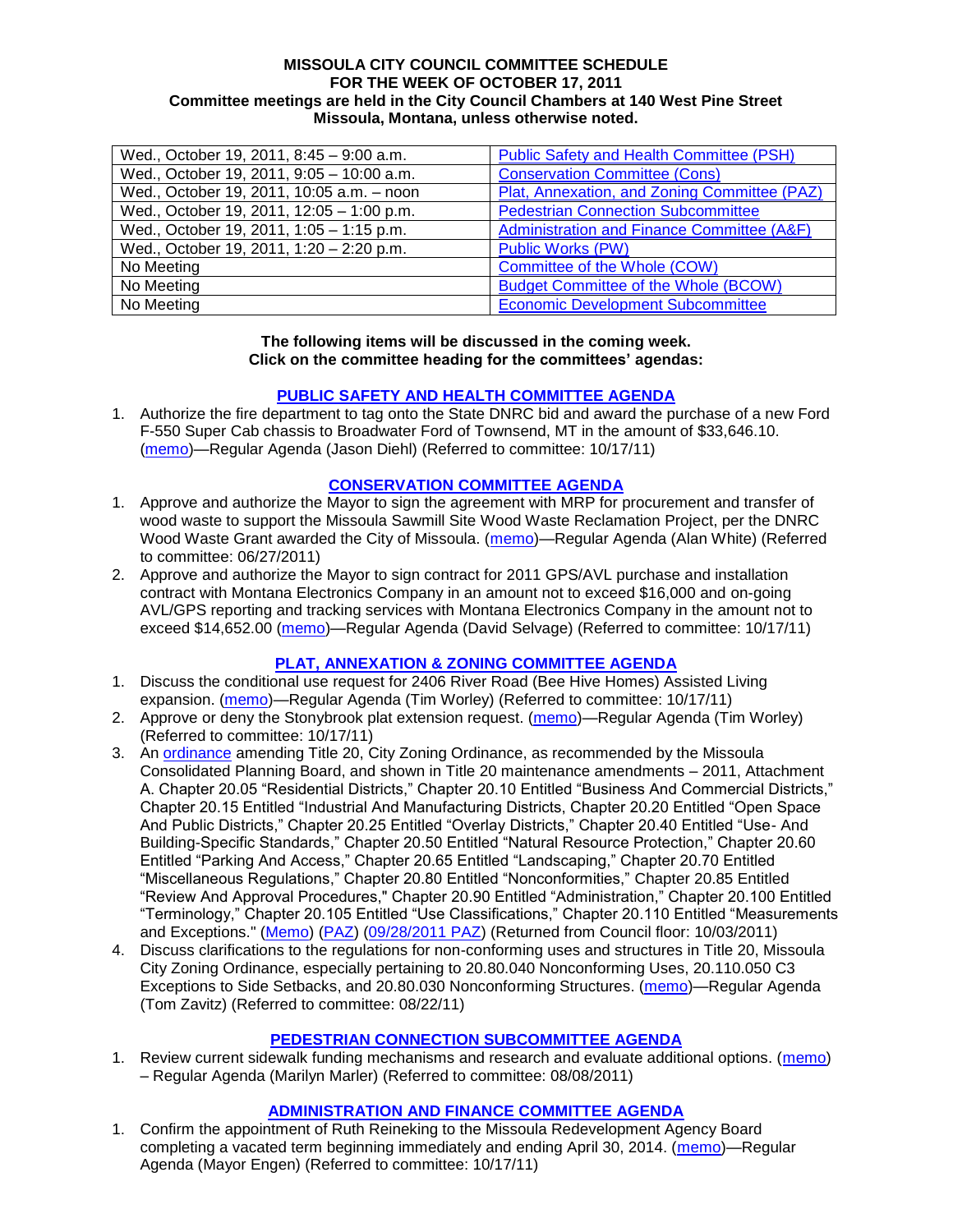### **[PUBLIC WORKS COMMITTEE AGENDA](http://www.ci.missoula.mt.us/DocumentCenterii.aspx?FID=833)**

- 1. Approve the right of way encroachment permit for the carriage house located in the alley adjacent to 1204 Poplar. [\(memo\)](http://www.ci.missoula.mt.us/DocumentView.aspx?DID=7430)—Regular Agenda (Doug Harby) (Referred to committee: 10/17/11)
- 2. Approve an approximately 337 square foot encroachment easement on Mt. Jumbo Open Space for outbuilding improvements located adjacent and north of 1204 Poplar owned by Sally and William Stansberry. [\(memo\)](http://www.ci.missoula.mt.us/DocumentView.aspx?DID=7431)—Regular Agenda (Jackie Corday) (Referred to committee: 10/17/11)

#### \*\*\*\*\*\*\*\*\*\*\*\*\*\*\*\*\*\*\*\*\*\*\*\*\*\*\*\*\*\*\*\*\*

#### **The following items have been referred to City Council committees, but the committees will not discuss them in the coming week:**

### **PUBLIC SAFETY AND HEALTH COMMITTEE**

- 1. Police Department Update Ongoing in Committee. (Mark Muir)
- 2. Fire Department Update Ongoing in Committee (Mike Painter)
- 3. Health Department Update Ongoing in Committee. (Ellen Leahy)
- 4. Eat Smart Coalition information. [\(memo\)](http://www.ci.missoula.mt.us/DocumentView.aspx?DID=6776)—Regular Agenda (Jason Wiener) (Referred to committee: 07/11/2011)
- 5. Pre-Disaster Mitigation Plan update [\(memo\)](http://www.ci.missoula.mt.us/DocumentView.aspx?DID=7230)—Regular Agenda (Pam Walzer) (Referred to committee: 09/12/11)
- 6. Consider an ordinance amending Title 6 Missoula Municipal Code entitled "Animals" repealing Chapters 6.02, 6.04, 6.09, 6.12, 6.16, 6.20 and 6.22, enacting Chapter 6.07 entitled "Animal Ordinance" and renaming Chapter 6.08 entitled "Dogs and Pet Shops" to "Pet Shops, Pet Sales and Boarding Kennels" to generally amend, recodify and update the city's regulations pertaining to animals, increase license fees and increase fines pertaining to violations. [\(memo\)](http://www.ci.missoula.mt.us/DocumentView.aspx?DID=6698)—Regular Agenda (Marty Rehbein) (Referred to committee: 06/27/2011)

### **CONSERVATION COMMITTEE**

- 1. Update from Greenhouse Gas Energy Conservation Team. [\(memo\)](http://www.ci.missoula.mt.us/DocumentView.aspx?DID=5945)—Regular Agenda (Ben Schmidt and Marilyn Marler) (Referred to committee: 04/11/2011)
- 2. Discuss the city's strategy to complete a boundary survey of Greenough Park. [\(memo\)](http://www.ci.missoula.mt.us/DocumentView.aspx?DID=5875)—Regular Agenda (Dave Strohmaier) (Referred to committee: 04/04/2011)
- 3. Award contract for design, procurement and installation of park pavilion and concrete pad in Maloney Ranch Park Project 11- 07MRP. [\(memo\)](http://www.ci.missoula.mt.us/DocumentView.aspx?DID=6859)—Regular Agenda (Alan White) (Referred to committee: 07/18/2011)

### **PLAT, ANNEXATION & ZONING COMMITTEE**

- 1. Annexation. (see separate list at City Clerk's Office for pending annexations) (Ongoing in Committee)
- 2. Request to rezone the property legally described as Lot 3 of Scott Street Lots Subdivision, located in Section 16, T13N, R19W, P.M.M. form D (Industrial) to I-1 (Light Industrial), based on the finding of fact and conclusions of law. (PAZ [05/21/08\)](ftp://ftp.ci.missoula.mt.us/Packets/Council/2008/2008-06-02/080521paz.pdf) (Returned from Council floor: 6/2/08)
- 3. Ongoing discussion of City planning issues with members of the Planning Board.—Regular Agenda (Bob Jaffe) (Referred to committee: 3/20/06)
- 4. Resolution repealing resolution No. 7404 and declaring the annexation of Lots 53 and 54 Dinsmore's Orchard Homes No. 5 null and void. [\(memo\)](http://www.ci.missoula.mt.us/DocumentView.aspx?DID=5349)—Regular Agenda (Jessica Miller) (Referred to committee: 01/10/2011)

### **ADMINISTRATION AND FINANCE COMMITTEE**

- 1. Approve claims. (Ongoing) (Consent Agenda)
- 2. Approve journal vouchers. (Ongoing) (Consent Agenda)
- 3. Approve budget transfers. (Ongoing) (Consent Agenda)
- 4. An ordinance amending the municipal code as it relates to bike licensing.  $(A&F)$  (Returned from council floor: 12/15/08) (Tabled 8/3/2011)
- 5. Amend Council rules to change the Council's regular meeting schedule to two meetings per month [\(memo\)](http://www.ci.missoula.mt.us/DocumentView.aspx?DID=4027).—Regular Agenda (Marty Rehbein) (Referred to committee: 06/07/10)
- 6. Discuss the disposition of surplus city land. [\(memo\)](http://www.ci.missoula.mt.us/DocumentView.aspx?DID=4862)—Regular Agenda (John Newman) (Referred to committee: 10/25/10)
- 7. Discuss outstanding third-party contracts. [\(memo\)](http://www.ci.missoula.mt.us/DocumentView.aspx?DID=4956)—Regular Agenda (Lyn Hellegaard) (Referred to committee: 11/08/10)
- 8. Review the city's current policy for charging the public for various city-produced documents [\(memo\)](http://www.ci.missoula.mt.us/DocumentView.aspx?DID=5143) Regular Agenda (Dave Strohmaier) (Referred to committee: 12/06/10)